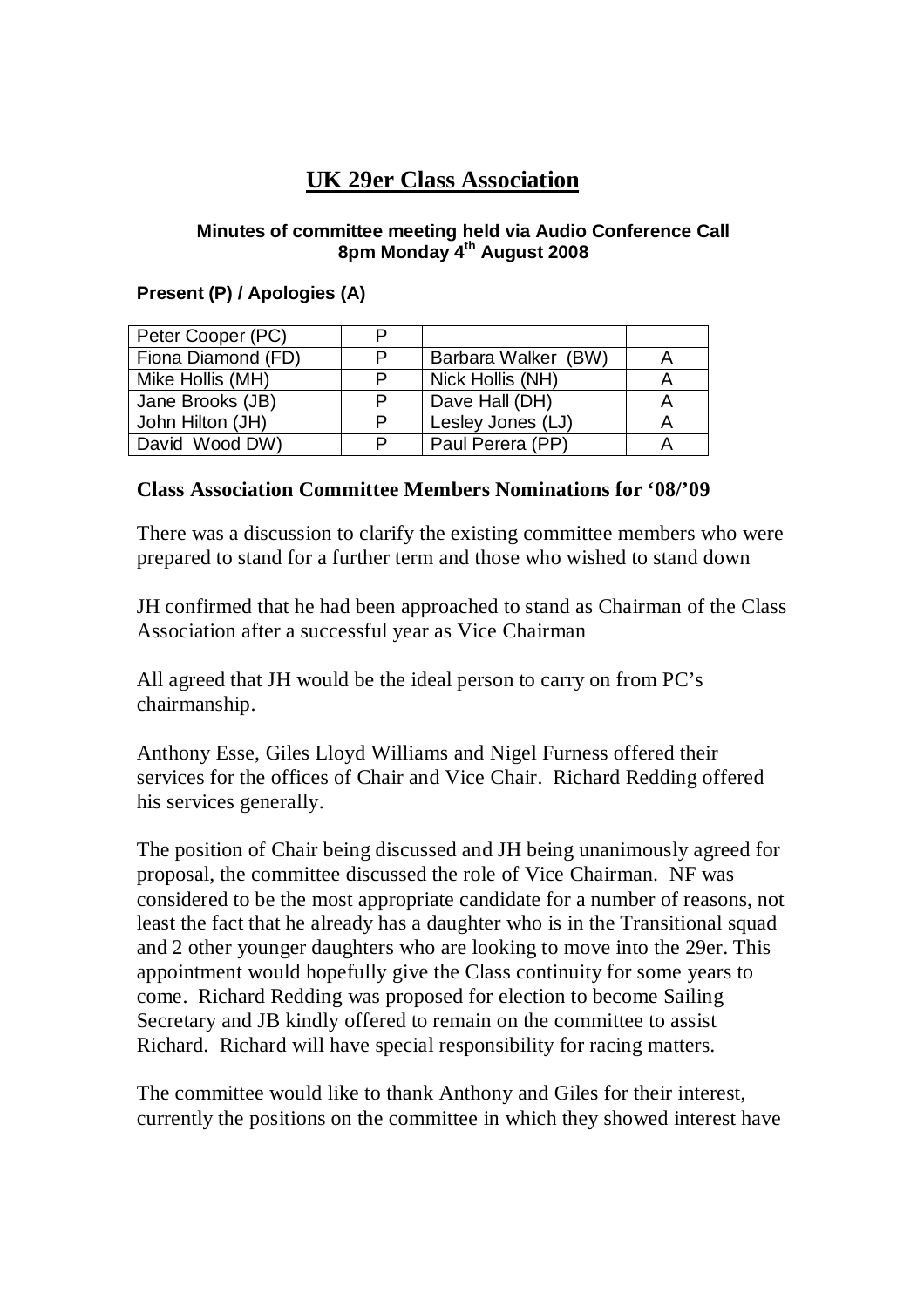been filled but we look forward to working with them and any other interested members to enhance what the Association can do to support our 29er sailors in the future.

Lesley Jones (LJ) has unfortunately had to stand down early from her position as Membership Secretary and the committee have co-opted Jane Furness (JF) to take over from Lesley. The committee thanked Lesley for her hard work and support and also thanked Jane for offering to take over the demanding role of membership secretary.

| <b>Name</b>              | <b>Current</b>        | <b>Proposed Position 2008/09</b>    |
|--------------------------|-----------------------|-------------------------------------|
|                          | <b>Position</b>       |                                     |
|                          | 2007/08               |                                     |
| Peter Cooper (PC)        | Class Chairman        | Resigning                           |
|                          |                       |                                     |
| John Hilton (JH)         | Vice Chairman         | Class Chairman                      |
| Nigel Furness (NH)       | N/A                   | Class Vice Chairman                 |
| Mike Hollis (MH)         | Treasurer             | Treasurer                           |
| Lesley Jones (LJ)        | Membership            | Resigned                            |
|                          | Secretary             |                                     |
| Jane Furness (JF)        | N/A                   | Membership Secretary                |
| David Wood (DW)          | Secretary             | Secretary                           |
| Fiona Diamond (FD)       | <b>Web Master</b>     | <b>Web Master</b>                   |
| Jane Brooks (JB)         | Sailing               | <b>Sailing Secretary</b>            |
|                          | Secretary             |                                     |
| <b>Richard Redding</b>   | N/A                   | Sailing Secretary - Racing          |
| (RR)                     |                       |                                     |
| Paul Perera              | <b>International</b>  | <b>International Representative</b> |
|                          | Representative        |                                     |
| Dave Hall                | Manufacturer          | <b>Manufacturer Representative</b>  |
|                          | Representative        |                                     |
| <b>Arthur Allen</b>      | <b>Class Measurer</b> | <b>Class Measurer</b>               |
| <b>Barbara Walker</b>    | Class Co-ord          | <b>Class Co-ordinator</b>           |
|                          |                       |                                     |
|                          |                       |                                     |
| <b>Nick Hollis</b>       | Sailor Rep            | Resigning                           |
| Michael Wood             | N/A                   | Sailor Rep                          |
| <b>Becky Diamond</b>     | N/A                   | Sailor Rep                          |
| <b>Other Sailors TBA</b> | N/A                   | <b>TBA</b>                          |
|                          |                       |                                     |